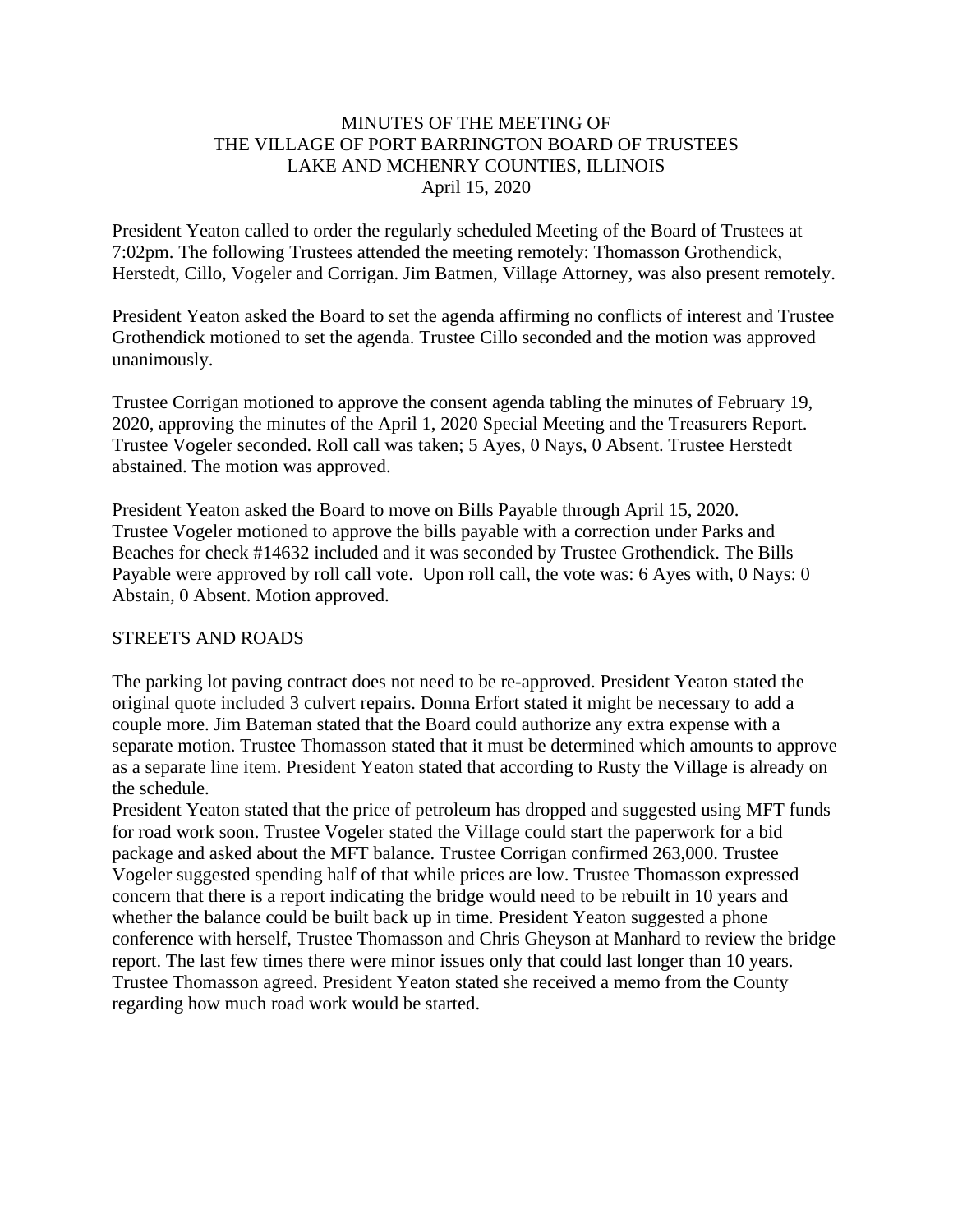# HEALTH AND SAFETY

Trustee Grothendick stated that an article was published in the newsletter about disaster planning and a follow up article will discuss the pandemic.

Jody Thelin asked if there was an ordinance regarding private spraying for mosquitos. Jim Bateman responded that there is a case in Wauconda regarding spray insecticides. The ruling was that the IEPA pre-empts local law. Mosquito sprayers are licensed by the State. A newsletter article will be written to discourage homeowners from spraying in yards so it won't offset the wetlands.

Trustee Grothendick spoke to Prairieland and the new contract will be written with a 65 cent increase for landscape pick-up. Other minor changes were included. The contract will be sent to Jim Bateman for review.

President Yeaton asked if the moratorium on pick up of large items would affect the Village clean-up. Trustee Grothendick responded that they will pick up for Village clean-upon May 16, 2020.

Trustee Grothendick and Jody Thelin attended a webinar regarding FEMA grants. The Village would be close to the low threshold of \$3300.00. The deadline to file is April 17, 2020. Some Attorney costs could be separated out as Covid-19 related.

President Yeaton stated there was a conference call with the Whitehouse about Covid-19. The Health Department will do updates once/week. The Governor's office will hold calls 2 days/week. The Governor announced the 2021 budget with a 2.7 billion dollar deficit. The Comptroller is not certain when  $4<sup>th</sup>$  Quarter payments would be made.

# POLICE

Trustee Herstedt stated that both Counties want to keep the May schedule the same. They will reevaluate for June.

Code enforcement through Wauconda is back with limited hours. Adjudication was cancelled.

#### PARKS AND BEACHES

Trustee Cillo stated that purchase of a gazebo is postponed or possibly cancelled. There is money in the last budget. She wants to replace benches at the parks before the month end. They cost approximately \$500 - \$1,000 each.

President Yeaton stated that an email was sent regarding problems with budgets and all nonessential purchases should be reconsidered.

Shoreline stabilization through Tallgrass should commence at the end of the month. Jody Thelin remarked that public education about private mosquito spraying should mesh with requirements for Bee City certification.

#### FORESTRY

Trustee Corrigan stated that an Arbor Day celebration was not required this year for certification.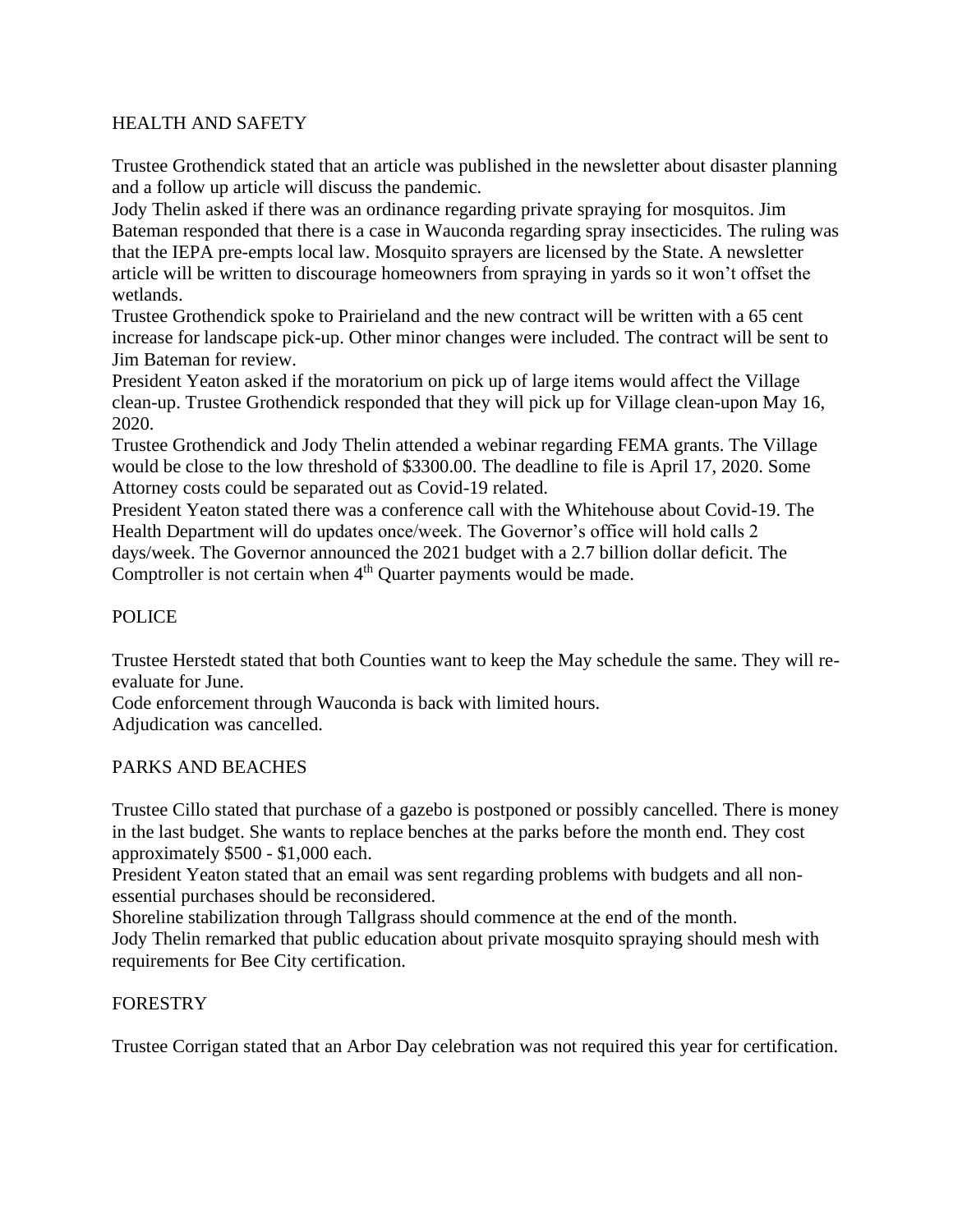# FINANCE

Trustee Corrigan stated that the bobcat was paid in full so the line item can be removed from the budget in the amount of \$9,000.

The Village should expect reduced income from tax. President Yeaton stated she believes the Board should delay budget approval until mid-May. Trustee Thomasson must determine whether MFT funds would be needed and the Board must consider shortfalls in income. Also salary discussion must take place. The Police budget did not take place yet. The Board scheduled an Executive Session for Wednesday May 6<sup>th</sup> at 6:30pm to consider employee compensation. A mailing address list was created for the vehicle tax letter.

#### BUILDING AND ZONING

Trustee Vogeler stated that Donna is working on CRS requirements.

He believes the FEMA wording on documents for 215 Eastwood is too restrictive. Jim Bateman responded that FEMA may want someone outside the Village to approve any amendment to a deed restriction. They may approve a 3<sup>rd</sup> party as the Lake County Stormwater Management and will find out.

A resident emailed about a building permit extension. President Yeaton stated that permits are expiring but workmen are not coming to properties because of social distancing. She suggested an extension commensurate to the time frame of the stay at home order with no additional fee. Direction will be given to Frank DeSort.

#### VILLAGE ATTORNEY

Jim Bateman stated that a number of municipalities are considering temporary open burn bans. Code Enforcement would give warnings if fires are smoky, too near buildings or no water source nearby. Trustee Thomasson stated that the existing ordinance precludes 90% of the village homes from having a fire. Jim Bateman will review and report back to the Board on the 2012 fire code.

#### VILLAGE ENGINEER

President Yeaton stated that Chris Gheyson is in contact with Integration Lakes Management.

#### ADMINISTRATION

Donna Erfort stated that bank fees charged in error were reversed.

The Phase III special service area is near to terminating.

A Quit Claim deed was received regarding 215 Eastwood. Trustee Vogeler stated that demolition should be scheduled as soon as possible. Frank DeSort will create a scope of work for bid. President Yeaton will contact the fire department about possible practice burn.